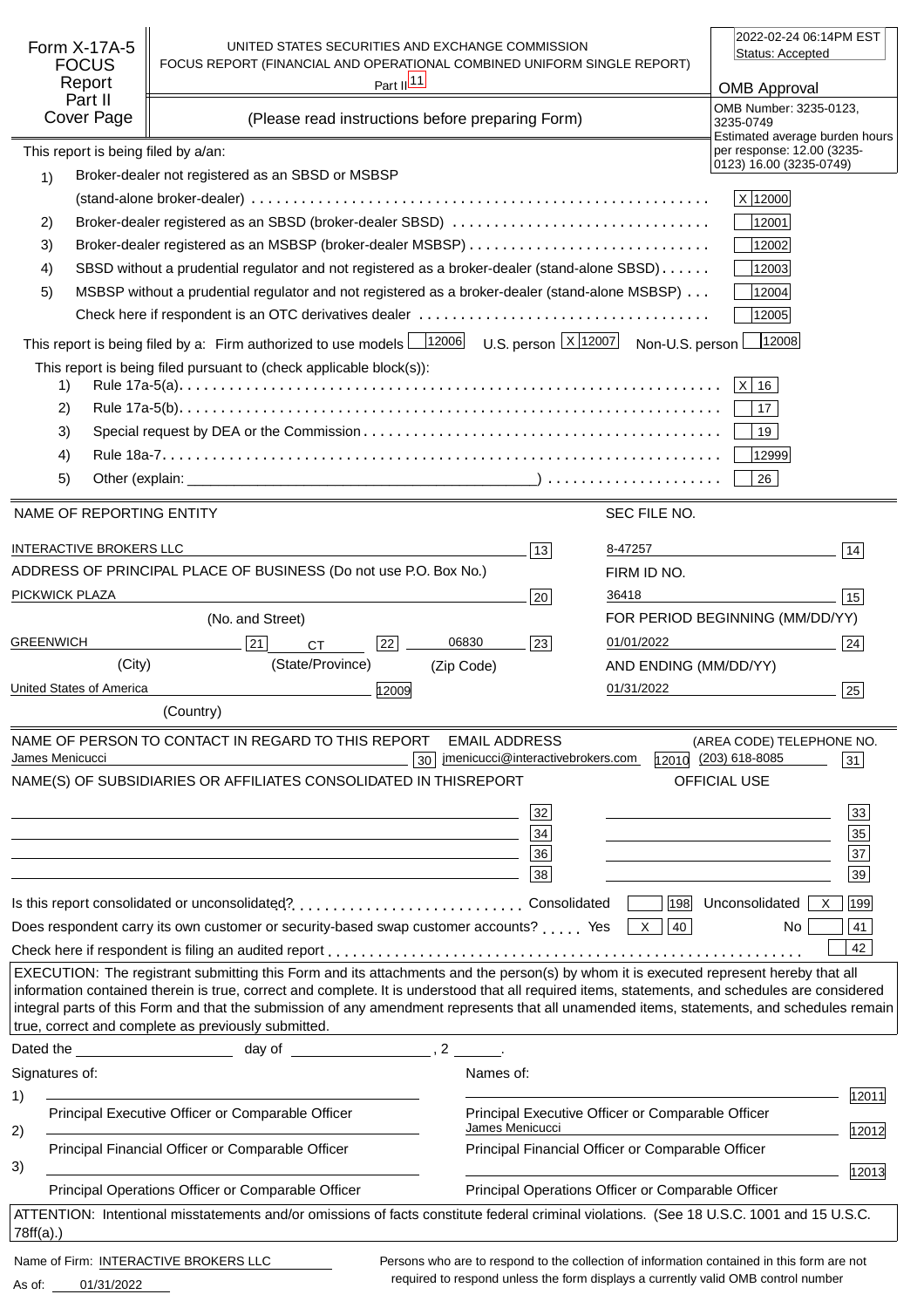|                                   | COMPUTATION OF NET CAPITAL (FILER NOT AUTHORIZED TO USE MODELS)                                                                                                                                                                                                | 2022-02-24 06:14PM EST<br>Status: Accepted |
|-----------------------------------|----------------------------------------------------------------------------------------------------------------------------------------------------------------------------------------------------------------------------------------------------------------|--------------------------------------------|
| <b>FOCUS</b><br>Report<br>Part II | Items on this page to be reported by a: Stand-Alone Broker-Dealer (Not Authorized to use models)<br>Stand-Alone SBSD (Not Authorized to use models)<br>Broker-Dealer SBSD (Not Authorized to use models)<br>Broker-Dealer MSBSP (Not Authorized to use models) |                                            |

# Computation of Net Capital

|                                                                                            |                            |                   | 6,400,399,992 3480<br>\$                     |
|--------------------------------------------------------------------------------------------|----------------------------|-------------------|----------------------------------------------|
|                                                                                            |                            | $0)$ 3490<br>\$(_ |                                              |
|                                                                                            |                            |                   | \$<br>6,400,399,992 3500                     |
| 4. Add:                                                                                    |                            |                   |                                              |
| A. Liabilities subordinated to claims of creditors allowable in computation of net capital |                            |                   | \$<br>0 3520                                 |
|                                                                                            |                            |                   | $\mathbf{0}$<br>3525                         |
|                                                                                            |                            |                   | 6,400,399,992 3530<br>$\mathbb{S}$           |
| 6. Deductions and/or charges                                                               |                            |                   |                                              |
| A. Total nonallowable assets from Statement of Financial Condition \$ 438,304,447 [3540]   |                            |                   |                                              |
| 1. Additional charges for customers' and non-customers' security accounts \$               | $\Omega$                   | 3550              |                                              |
| 2. Additional charges for customers' and                                                   |                            |                   |                                              |
|                                                                                            | $\Omega$                   | 3560              |                                              |
| 3. Additional charges for customers' and                                                   |                            |                   |                                              |
| non-customers' security-based swap accounts\$                                              |                            | 12051             |                                              |
| 4. Additional charges for customers' and non-customers' swap accounts                      | $\sim$                     | 12052             |                                              |
|                                                                                            | $\frac{1}{2}$<br>1,742,848 | 3570              |                                              |
| 3450<br>266                                                                                |                            |                   |                                              |
| C. Aged short security differences-less                                                    |                            |                   |                                              |
| reserve of $\dots\dots\dots\dots\dots\dots$ \$<br>$\mathbf 0$<br>3460                      | \$<br>0                    | 3580              |                                              |
| $0$   3470                                                                                 |                            |                   |                                              |
| D. Secured demand note deficiency                                                          | \$<br>$\mathbf{0}$         | 3590              |                                              |
| E. Commodity futures contracts and spot commodities -                                      |                            |                   |                                              |
|                                                                                            | 0                          | 3600              |                                              |
|                                                                                            |                            |                   |                                              |
| G. Deductions for accounts carried under Rules $15c3-1(a)(6)$ and $(c)(2)(x)$              | $\mathfrak{S}$             | $0$   3615        |                                              |
|                                                                                            |                            |                   | 680,970,909) 3620                            |
|                                                                                            |                            |                   | 3630<br>$\mathbf{0}$                         |
|                                                                                            |                            |                   | 5,719,429,083 3640                           |
| 9. Haircuts on securities other than security-based swaps                                  |                            |                   |                                              |
|                                                                                            |                            | 0   3660          |                                              |
| B. Subordinated securities borrowings \$                                                   | 0                          | 3670              |                                              |
| C. Trading and investment securities                                                       |                            |                   |                                              |
| 1. Bankers' acceptances, certificates of deposit, commercial paper, and                    |                            |                   |                                              |
|                                                                                            | 0                          | 3680              |                                              |
| 2. U.S. and Canadian government obligations \$                                             | 26,115,369                 | 3690              |                                              |
| 3. State and municipal government obligations \$                                           |                            | $0$ 3700          |                                              |
|                                                                                            | $\mathbf 0$                | 3710              |                                              |
|                                                                                            | $\mathbf{0}$               | 3720              |                                              |
|                                                                                            | $\mathbf 0$                | 3730              |                                              |
|                                                                                            | $\Omega$                   | 3732              |                                              |
| 8. Risk-based haircuts computed under 17 CFR 240.15c3-1a                                   |                            |                   |                                              |
|                                                                                            |                            | 12028             |                                              |
| 9. Other securities                                                                        | $\mathbf 0$                | 3734              |                                              |
|                                                                                            | $\Omega$                   | 3650              |                                              |
|                                                                                            | 2,236,374<br>$\sim$        | 3736              |                                              |
| 10. Haircuts on security-based swaps                                                       |                            | 12053             |                                              |
|                                                                                            |                            |                   |                                              |
|                                                                                            |                            | 12054             |                                              |
|                                                                                            |                            |                   | \$(                                          |
|                                                                                            |                            |                   | 28,351,743) 3740<br>5,691,077,340 3750<br>\$ |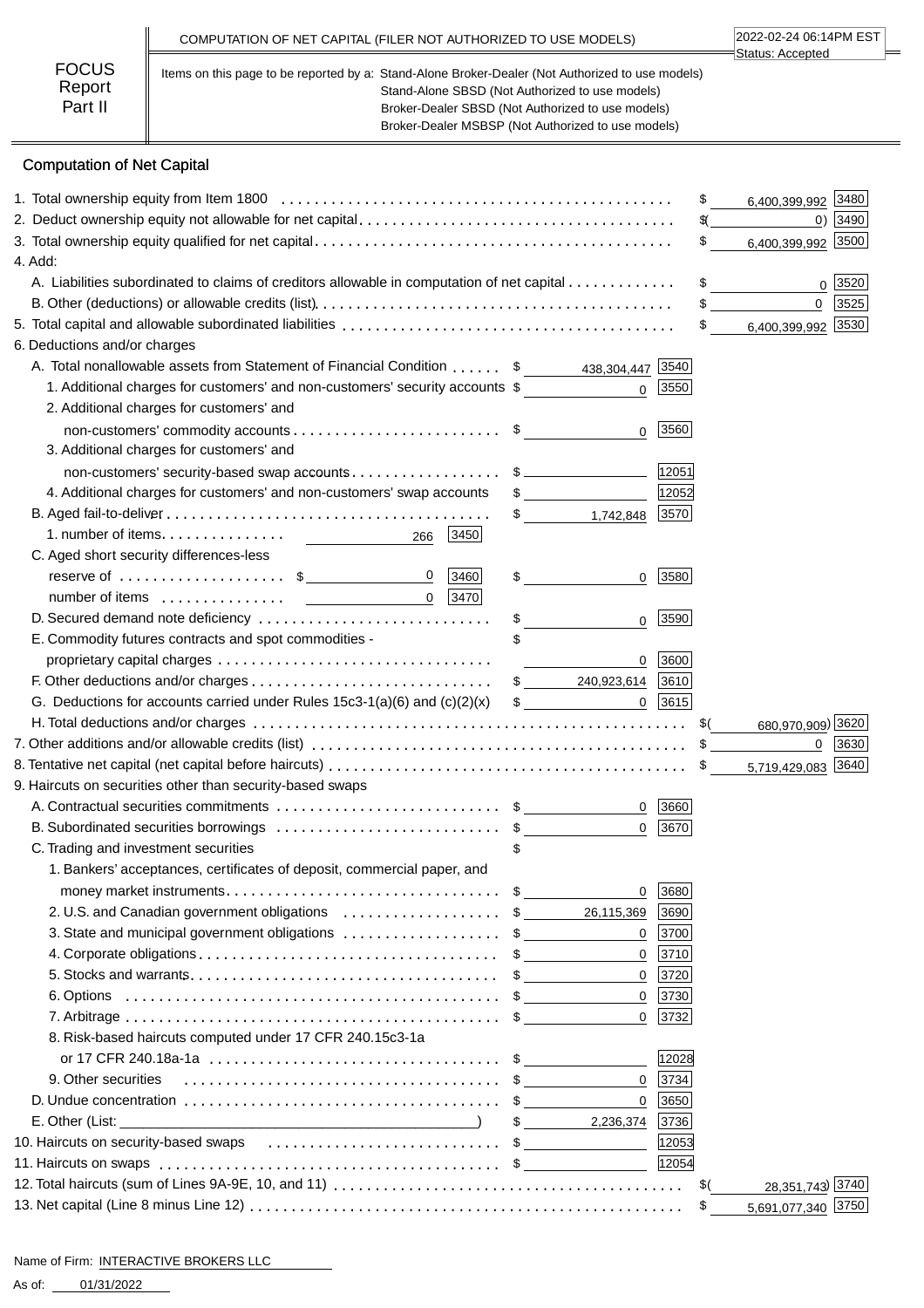|                                   |                                         | COMPUTATION OF MINIMUM REGULATORY CAPITAL REQUIREMENTS                                                     | 2022-02-24 06:14PM EST<br>∃Status: Accepted |
|-----------------------------------|-----------------------------------------|------------------------------------------------------------------------------------------------------------|---------------------------------------------|
| <b>FOCUS</b><br>Report<br>Part II | Items on this page to be reported by a: | Stand-Alone Broker-Dealer<br>Broker-Dealer SBSD (other than OTC Derivatives Dealer)<br>Broker-Dealer MSBSP |                                             |

# Calculation of Excess Tentative Net Capital (If Applicable)

|                                                                                                                                 |   | 5,719,429,083 3640                |              |
|---------------------------------------------------------------------------------------------------------------------------------|---|-----------------------------------|--------------|
|                                                                                                                                 |   |                                   | 12055        |
|                                                                                                                                 |   |                                   |              |
| 4. Tentative net capital in excess of 120% of minimum tentative net capital requirement reported on Line 2                      |   | $\frac{1}{2}$                     | 0 12057      |
| <b>Calculation of Minimum Net Capital Requirement</b>                                                                           |   |                                   |              |
| 5. Ratio minimum net capital requirement                                                                                        |   |                                   |              |
|                                                                                                                                 |   |                                   | 3756         |
| B. 2% of aggregate debit items as shown in the Formula for Reserve Requirements pursuant to Rule 15c3-3 \$                      |   | 902,895,430 3870                  |              |
| i. Minimum CFTC net capital requirement (if applicable) $\ldots \ldots \ldots$ \$ 163,689,167 $\boxed{7490}$                    |   |                                   |              |
| C. Percentage of risk margin amount computed under 17 CFR 240.15c3-1(a)(7)(i) or (a)(10)  \$                                    |   |                                   | 12058        |
| D. For broker-dealers engaged in reverse repurchase agreements, 10% of the amounts in 17 CFR 240.15c3-1(a)(9)(i)-(iii) \$       |   |                                   | 12059        |
| E. Minimum ratio requirement (sum of Lines 5A, 5B, 5C, and/or 5D, as applicable) \$ 902,895,430 12060                           |   |                                   |              |
|                                                                                                                                 |   |                                   |              |
|                                                                                                                                 |   |                                   |              |
|                                                                                                                                 |   |                                   |              |
| 9. Net capital and tentative net capital in relation to early warning thresholds                                                |   |                                   |              |
| A. Net capital in excess of 120% of minimum net capital requirement reported on Line 7  \$ 4,607,602,824  12061                 |   |                                   |              |
| B. Net capital in excess of 5% of combined aggregate debit items as shown in the Formula for                                    |   |                                   |              |
|                                                                                                                                 |   |                                   |              |
| Computation of Aggregate Indebtedness (If Applicable)                                                                           |   |                                   |              |
| 10. Total aggregate indebtedness liabilities from Statement of Financial Condition (Item 1230)  \$                              |   |                                   | 3790         |
| 11. Add                                                                                                                         |   |                                   |              |
| 3800                                                                                                                            |   |                                   |              |
| B. Market value of securities borrowed for which no equivalent                                                                  |   |                                   |              |
| 3810                                                                                                                            |   |                                   |              |
| 3820<br>C. Other unrecorded amounts (list) $\ldots$ $\ldots$ $\ldots$ $\ldots$ $\ldots$ $\ldots$ $\ddot{\text{s}}$              |   |                                   |              |
|                                                                                                                                 |   | $\mathfrak{S}$ and $\mathfrak{S}$ | 3830         |
| 12. Deduct: Adjustment based on deposits in Special Reserve Bank Accounts (see Rule 15c3-1(c)(1)(vii))                          |   | $\mathfrak s$                     | 3838         |
| 13. Total aggregate indebtedness (sum of Line Items 3790 and 3830) \$                                                           |   |                                   | 3840         |
| 14. Percentage of aggregate indebtedness to net capital (Item 3840 divided by Item 3750)                                        |   | $\%$                              | 3850         |
| 15. Percentage of aggregate indebtedness to net capital after anticipated capital withdrawals                                   |   |                                   |              |
|                                                                                                                                 | % |                                   | 3853         |
| <b>Calculation of Other Ratios</b>                                                                                              |   |                                   |              |
| 16. Percentage of net capital to aggregate debits (Item 3750 divided by Item 4470) %                                            |   |                                   | $12.61$ 3851 |
| 17. Percentage of net capital, after anticipated capital withdrawals, to aggregate debits                                       |   |                                   |              |
| (Item 3750 less Item 4880, divided by Item 4470) $\ldots \ldots \ldots \ldots \ldots \ldots \ldots \ldots \ldots \ldots \ldots$ |   |                                   | 12.61 3854   |
| 18. Percentage of debt to debt-to-equity total, computed in accordance with Rule 15c3-1(d)  %                                   |   | 0.00                              | 3860         |
| 19. Options deductions/net capital ratio (1000% test) total deductions exclusive of liquidating                                 |   |                                   |              |
| equity under Rule 15c3-1(a)(6) and (c)(2)(x) divided by net capital $\ldots \ldots \ldots \ldots \ldots \ldots \ldots$          |   |                                   | $0.00$ 3852  |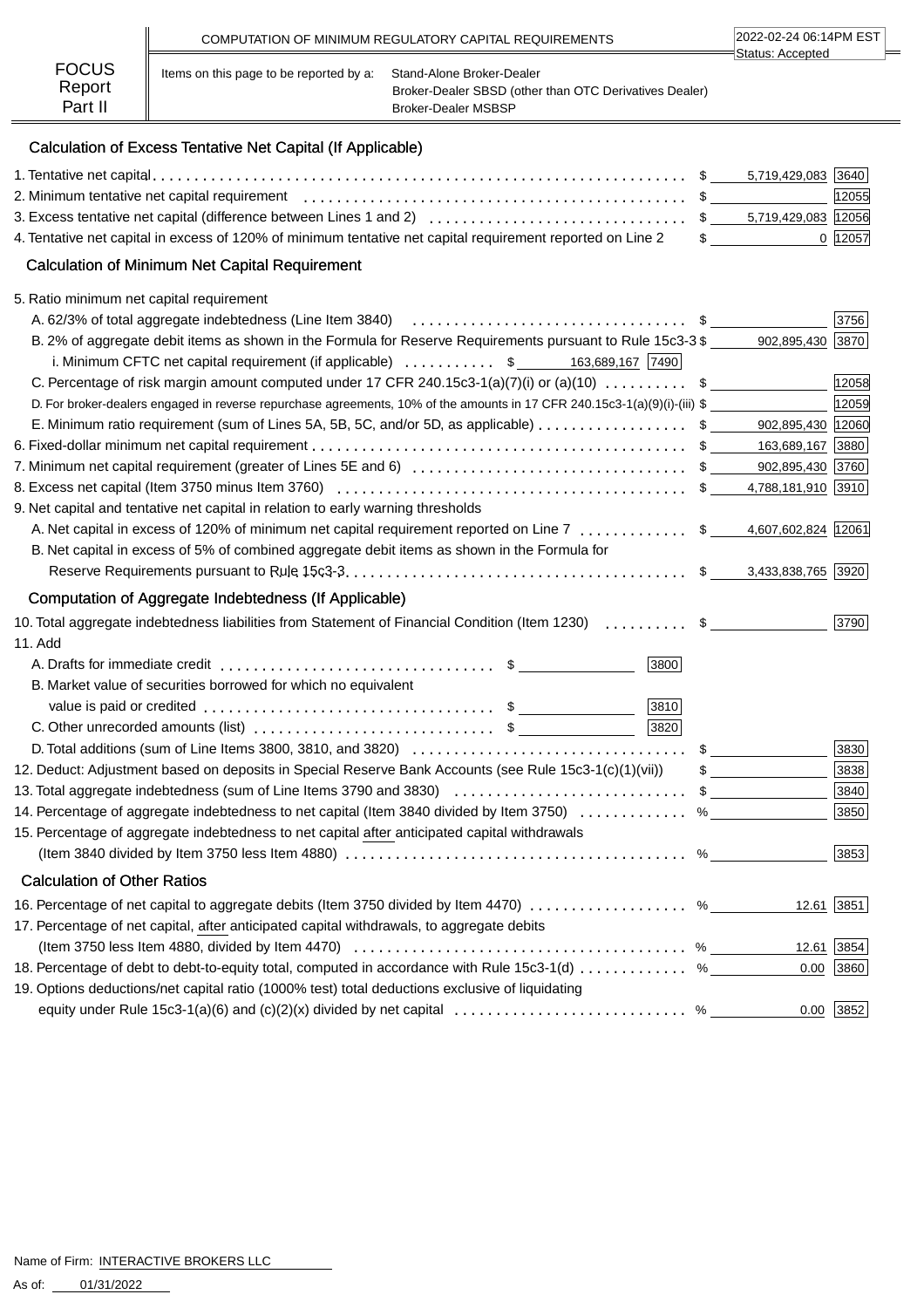|                                   | COMPUTATION FOR DETERMINATION OF CUSTOMER RESERVE REQUIREMENTS                                                           | 2022-02-24 06:14PM EST<br>Status: Accepted |
|-----------------------------------|--------------------------------------------------------------------------------------------------------------------------|--------------------------------------------|
| <b>FOCUS</b><br>Report<br>Part II | Items on this page to be reported by a:<br>Stand-Alone Broker-Dealer<br>Broker-Dealer SBSD<br><b>Broker-Dealer MSBSP</b> |                                            |

## CREDIT BALANCES

| 1. Free credit balances and other credit balances in customers'                                                                                                                                                                                                                                                                                                                                                                                                                  |                        |      |
|----------------------------------------------------------------------------------------------------------------------------------------------------------------------------------------------------------------------------------------------------------------------------------------------------------------------------------------------------------------------------------------------------------------------------------------------------------------------------------|------------------------|------|
| 48,249,986,304 4340                                                                                                                                                                                                                                                                                                                                                                                                                                                              |                        |      |
| 2. Monies borrowed collateralized by securities carried for the accounts<br>4,288,451,709 4350                                                                                                                                                                                                                                                                                                                                                                                   |                        |      |
| 3. Monies payable against customers' securities loaned (see Note C) $\cdots \cdots \cdots \cdots \cdots$ 6,687,418,346 4360                                                                                                                                                                                                                                                                                                                                                      |                        |      |
| 4. Customers' securities failed to receive (see Note D) $\cdots$ \$<br>51,754,310 4370                                                                                                                                                                                                                                                                                                                                                                                           |                        |      |
| 5. Credit balances in firm accounts which are attributable to<br>0 4380                                                                                                                                                                                                                                                                                                                                                                                                          |                        |      |
| 6. Market value of stock dividends, stock splits and similar distributions<br>0 4390                                                                                                                                                                                                                                                                                                                                                                                             |                        |      |
| 7.** Market value of short security count differences over 30 calendar days old $\dots\dots\dots\dots$ \$<br>0 4400                                                                                                                                                                                                                                                                                                                                                              |                        |      |
| 8. ** Market value of short securities and credits (not to be offset by longs or by<br>11,581,843 4410                                                                                                                                                                                                                                                                                                                                                                           |                        |      |
| 9. Market value of securities which are in transfer in excess of 40 calendar days<br>and have not been confirmed to be in transfer by the transfer agent or<br>0 4420                                                                                                                                                                                                                                                                                                            |                        |      |
|                                                                                                                                                                                                                                                                                                                                                                                                                                                                                  |                        |      |
| 11. TOTAL CREDITS (sum of Lines 1-10) (and the context of the context of the state of the state of the state o                                                                                                                                                                                                                                                                                                                                                                   | 59,326,075,306 4430    |      |
| <b>DEBIT BALANCES</b>                                                                                                                                                                                                                                                                                                                                                                                                                                                            |                        |      |
| 12.** Debit balances in customers' cash and margin accounts excluding unsecured                                                                                                                                                                                                                                                                                                                                                                                                  |                        |      |
| accounts and accounts doubtful of collection (see Note E) \$<br>37,791,676,251 4440                                                                                                                                                                                                                                                                                                                                                                                              |                        |      |
| 13. Securities borrowed to effectuate short sales by customers and securities borrowed<br>3,054,242,176 4450                                                                                                                                                                                                                                                                                                                                                                     |                        |      |
| 14. Failed to deliver of customers' securities not older than 30 calendar days \$<br>10,401,363 4460                                                                                                                                                                                                                                                                                                                                                                             |                        |      |
| 15. Margin required and on deposit with the Options Clearing Corporation for all<br>option contracts written or purchased in customer accounts (see Note F) \$<br>4,288,451,709 4465                                                                                                                                                                                                                                                                                             |                        |      |
| under section 17A of the Act (15 U.S.C. 78q-1) or a derivatives clearing organization<br>registered with the Commodity Futures Trading Commission under section 5b of the Commodity<br>Exchange Act (7 U.S.C. 7a-1) related to the following types of positions written, purchased<br>or sold in customer accounts: (1) security futures products and (2) futures contracts<br>(and options thereon) carried in a securities account pursuant to an SRO portfolio mar-<br>0 4467 |                        |      |
| $0\sqrt{4469}$                                                                                                                                                                                                                                                                                                                                                                                                                                                                   |                        |      |
|                                                                                                                                                                                                                                                                                                                                                                                                                                                                                  | 45, 144, 771, 499 4470 |      |
| 19.** Less 3% (for alternative method only - see Rule 15c3-1(a)(1)(ii)) (3% x Line Item 4470) $\cdots$ \$(                                                                                                                                                                                                                                                                                                                                                                       | 1,354,343,145) 4471    |      |
|                                                                                                                                                                                                                                                                                                                                                                                                                                                                                  | 43,790,428,354         | 4472 |
| <b>RESERVE COMPUTATION</b>                                                                                                                                                                                                                                                                                                                                                                                                                                                       |                        |      |
|                                                                                                                                                                                                                                                                                                                                                                                                                                                                                  | 0                      | 4480 |
|                                                                                                                                                                                                                                                                                                                                                                                                                                                                                  | 15,535,646,952         | 4490 |
| 23. If computation is made monthly as permitted, enter 105% of                                                                                                                                                                                                                                                                                                                                                                                                                   |                        | 4500 |
| 24. Amount held on deposit in "Reserve Bank Account(s)", including                                                                                                                                                                                                                                                                                                                                                                                                               |                        |      |
| 13,255,977,465 4505 value of qualified securities, at end of reporting period \$<br>\$                                                                                                                                                                                                                                                                                                                                                                                           | 15,090,206,292 4510    |      |
| 25. Amount of deposit (or withdrawal) including                                                                                                                                                                                                                                                                                                                                                                                                                                  |                        |      |
| 663,194,557 $\boxed{4515}$ value of qualified securities $\cdots \cdots \cdots \cdots \cdots \cdots \cdots \cdots \cdots \cdots \cdots$ \$<br>\$                                                                                                                                                                                                                                                                                                                                 | 673,068,001 4520       |      |
| 26. New amount in Reserve Bank Account(s) after adding deposit or subtracting withdrawal including                                                                                                                                                                                                                                                                                                                                                                               |                        |      |
| \$                                                                                                                                                                                                                                                                                                                                                                                                                                                                               | 15,763,274,293         | 4530 |
|                                                                                                                                                                                                                                                                                                                                                                                                                                                                                  | 02/01/22               | 4540 |
| <b>FREQUENCY OF COMPUTATION</b>                                                                                                                                                                                                                                                                                                                                                                                                                                                  |                        |      |
| 4334<br>4332<br>4333<br>28. Daily<br>Weekly<br>Monthly<br>х                                                                                                                                                                                                                                                                                                                                                                                                                      |                        |      |

\*\* In the event the Net Capital Requirement is computed under the alternative method, this "Reserve Formula" shall be prepared in accordance with the requirements of paragraph (a)(1)(ii) of Rule 15c3-1.

 $\overline{\phantom{a}}$ 

References to notes in this section refer to the notes to 17 CFR 240.15c3-1a.

Name of Firm: INTERACTIVE BROKERS LLC

01/31/2022 As of: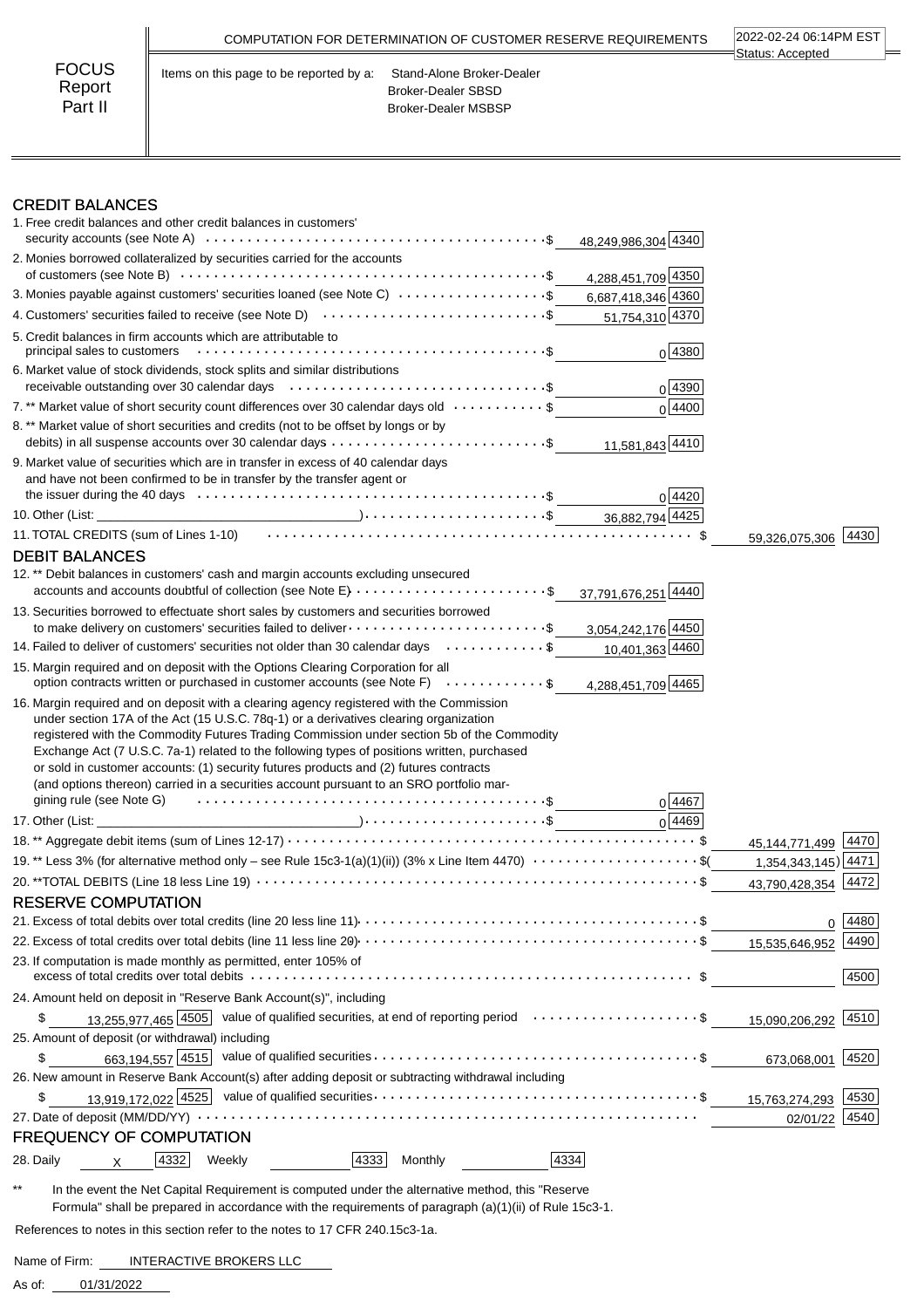Part II | Items on this page to be reported by: Futures Commission Merchant

## SEGREGATION REQUIREMENTS

| 1. Net ledger balance                                                                                                                                                                                                          |                                            |
|--------------------------------------------------------------------------------------------------------------------------------------------------------------------------------------------------------------------------------|--------------------------------------------|
| A. Cash                                                                                                                                                                                                                        | 7,724,372,417 7010                         |
|                                                                                                                                                                                                                                | $0$ $7020$                                 |
| 2. Net unrealized profit (loss) in open futures contracts traded on a contract market $\cdots\cdots\cdots\cdots\cdots\cdots$ \$                                                                                                | 77,598,007 7030                            |
| 3. Exchange traded options                                                                                                                                                                                                     |                                            |
|                                                                                                                                                                                                                                | 680,502,766 7032                           |
| B. Deduct market value of open option contracts granted (sold) on a contract market $\cdots\cdots\cdots\cdots\cdots\cdots$                                                                                                     | 626,214,917) 7033                          |
|                                                                                                                                                                                                                                | 7,856,258,273 7040                         |
| 5. Accounts liquidating to a deficit and accounts with debit balances                                                                                                                                                          |                                            |
| - gross amount \bit \\contract \\contract \\contract \\contract \\contract \\contract \\contract \\contract \\contract \\contract \\contract \\contract \\contract \\contract \\contract \\contract \\contract \\contract \\co |                                            |
| Less: amount offset by customer owned securities volto contract to set of the contract of the contract of the contract of the contract of the contract of the contract of the contract of the contract of the contract of the  | $_0$ ) $\boxed{7047}$ \$<br>1,045,852 7050 |
|                                                                                                                                                                                                                                | 7,857,304,125 7060                         |
| FUNDS IN SEGREGATED ACCOUNTS                                                                                                                                                                                                   |                                            |
| 7. Deposited in segregated funds bank accounts                                                                                                                                                                                 |                                            |
| A. Cash                                                                                                                                                                                                                        | 743,700,288 7070                           |
| B. Securities representing investments of customers' funds (at market)<br>$\cdots$ $\cdots$ $\cdots$ $\cdots$ $\cdots$ $\cdots$ $\cdots$ $\cdots$ $\cdots$ $\cdots$ $\cdots$ $\cdots$ $\cdots$ $\cdots$                        | 5,004,989,176 7080                         |
|                                                                                                                                                                                                                                | $0$ 7090                                   |
| 8. Margins on deposit with derivatives clearing organizations of contract markets                                                                                                                                              |                                            |
| A. Cash                                                                                                                                                                                                                        |                                            |
| B. Securities representing investments of customers' funds (at market)<br>$\cdots$ $\cdots$ $\cdots$ $\uparrow$ $\qquad \qquad$                                                                                                | 302,800,040 7110                           |
|                                                                                                                                                                                                                                | $0$ 7120                                   |
|                                                                                                                                                                                                                                | 932,578 7130                               |
| 10. Exchange traded options                                                                                                                                                                                                    |                                            |
|                                                                                                                                                                                                                                | 680,502,765 7132                           |
| B. Value of open short option contracts (exception of the contracts of the contracts of the contracts of the contracts of the contracts of the contracts of the contracts of the contracts of the contract of the contract of  | 626,214,915) 7133                          |
| 11. Net equities with other FCMs                                                                                                                                                                                               |                                            |
| A. Net liquidating equity                                                                                                                                                                                                      | $0^{7140}$                                 |
| B. Securities representing investments of customers' funds (at market)<br>$\cdots$ $\cdots$ $\uparrow$ $\cdots$ $\uparrow$ $\qquad$                                                                                            | $0$ 7160                                   |
|                                                                                                                                                                                                                                | $0$ 7170                                   |
| $\sqrt{2}$ $\sqrt{2}$<br>12. Segregated funds on hand (describe:                                                                                                                                                               | $0$ 7150                                   |
|                                                                                                                                                                                                                                | 8,090,377,233 7180                         |
|                                                                                                                                                                                                                                | 233,073,108 7190                           |
| 15. Management Target Amount for Excess funds in segregation contract to contract the contract of the search of the Management Target Amount for Excess funds in segregation contract to contract the contract of the Manageme |                                            |
| 16. Excess (deficiency) funds in segregation over (under) Management Target Amount Excess  \$                                                                                                                                  | 78,073,108 7198                            |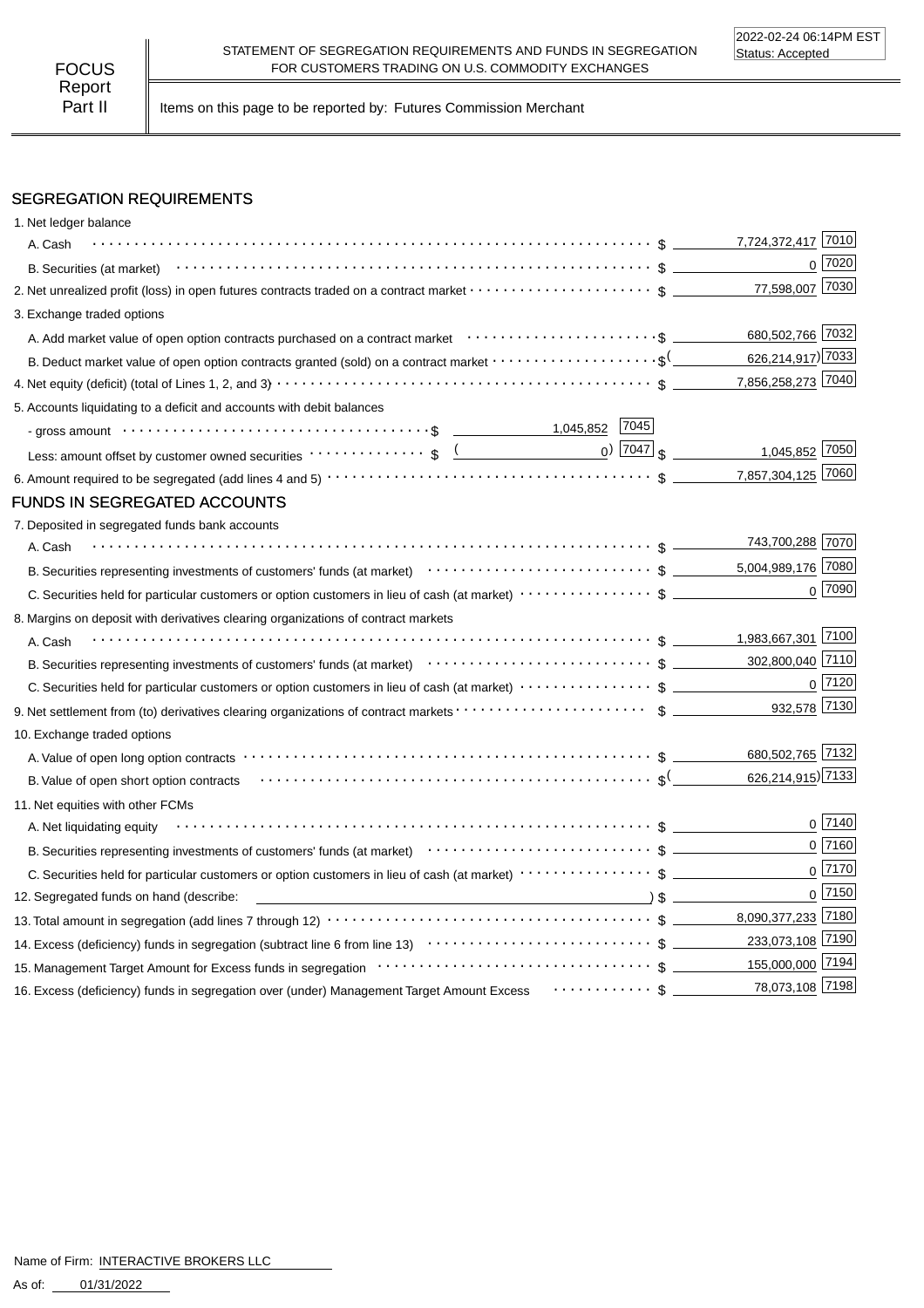### STATEMENT OF SECURED AMOUNTS AND FUNDS HELD IN SEPARATE ACCOUNTS FOR FOREIGN FUTURES FOCUS IN SEPARATE ACCOUNTS FOR FOREIGN FUTURES<br>Report

Part II | Items on this page to be reported by a: Futures Commission Merchant

#### FOREIGN FUTURES AND FOREIGN OPTIONS SECURED AMOUNTS

| Amount required to be set aside pursuant to law, rule or regulation of a foreign government<br>or a rule of a self-regulatory organization authorized thereunder $\ldots \ldots \ldots \ldots \ldots \ldots \ldots \ldots \ldots \ldots \ldots$ |             |                  | 7305 |
|-------------------------------------------------------------------------------------------------------------------------------------------------------------------------------------------------------------------------------------------------|-------------|------------------|------|
| 1. Net ledger balance - Foreign futures and foreign option trading - All Customers                                                                                                                                                              |             |                  |      |
| A. Cash                                                                                                                                                                                                                                         |             | 409,868,411      | 7315 |
| B. Securities (at market)                                                                                                                                                                                                                       |             |                  | 7317 |
| 2. Net unrealized profit (loss) in open futures contracts traded on a foreign board of trade \$                                                                                                                                                 |             | 65,309,772       | 7325 |
| 3. Exchange traded options                                                                                                                                                                                                                      |             |                  |      |
| A. Market value of open option contracts purchased on a foreign board of trade\$                                                                                                                                                                |             | 115,513          | 7335 |
| B. Market value of open contracts granted (sold) on a foreign board of trade \$                                                                                                                                                                 |             | (12, 246)        | 7337 |
|                                                                                                                                                                                                                                                 |             | 475,281,450 7345 |      |
| 5. Accounts liquidating to a deficit and accounts with                                                                                                                                                                                          |             |                  |      |
|                                                                                                                                                                                                                                                 | 41,753 7351 |                  |      |
| Less: amount offset by customer owned securities \$                                                                                                                                                                                             | $ 7352 $ \$ | 41,753 7354      |      |
| 6. Amount required to be set aside as the secured amount - Net Liquidating Equity Method (add lines 4 and 5)  \$                                                                                                                                |             | 475,323,203      | 7355 |
| 7. Greater of amount required to be set aside pursuant to foreign jurisdiction (above) or line 6. \$                                                                                                                                            |             | 475,323,203 7360 |      |